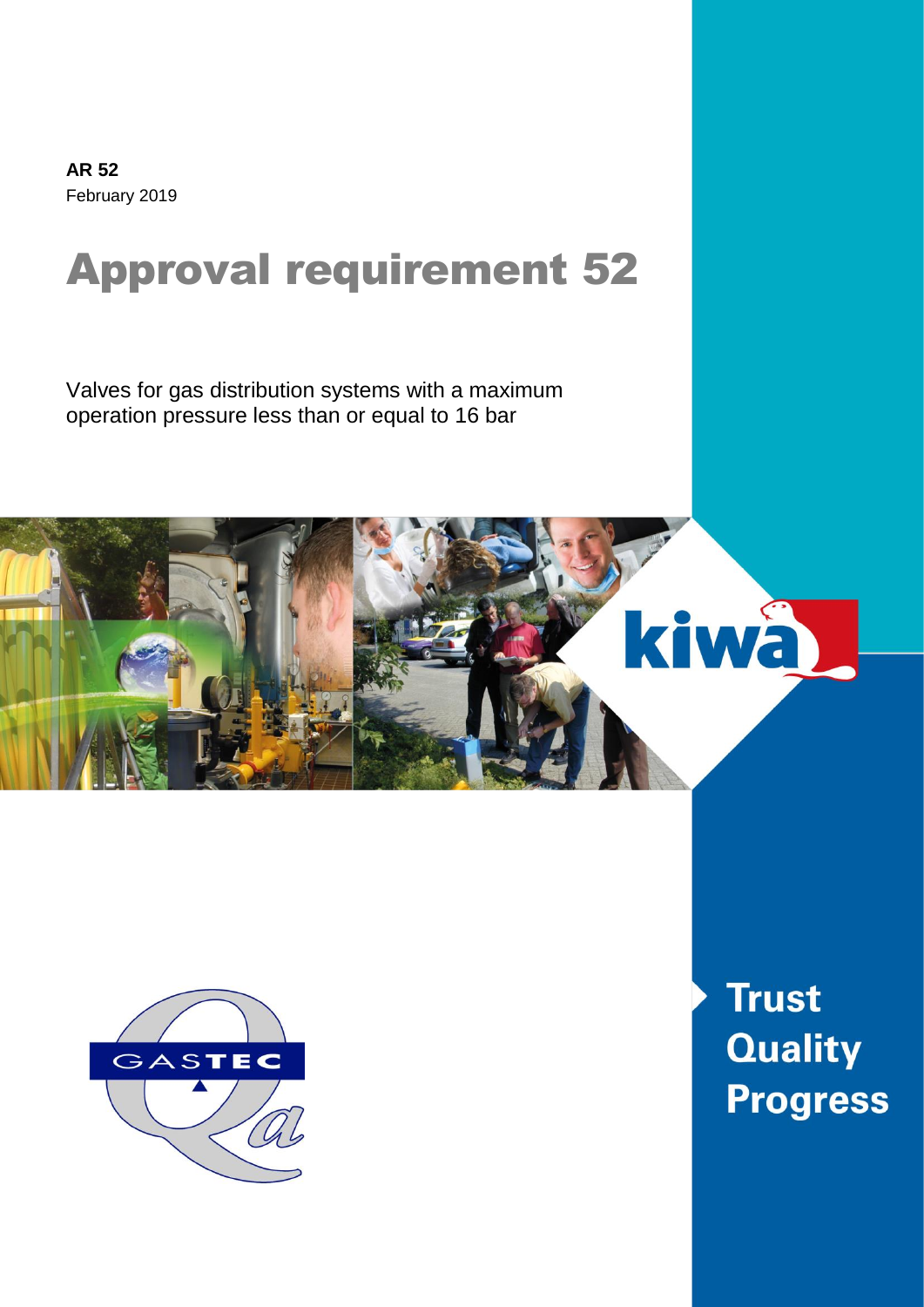### <span id="page-1-0"></span>**Foreword**

This GASTEC QA Approval requirement has been approved by the Board of Experts product certification GASTEC QA, in which relevant parties in the field of gas related products are represented. This Board of Experts supervises the certification activities and where necessary require the GASTEC QA Approval requirement to be revised. All references to Board of Experts in this GASTEC QA Approval requirement pertain to the above mentioned Board of Experts.

This GASTEC QA Approval requirement will be used by Kiwa Nederland BV in conjunction with the GASTEC QA general requirements and the KIWA regulations for product certification. This regulation details the method employed by Kiwa during product certification.

| Approved by Board of Experts    | : February 10, 2019 |
|---------------------------------|---------------------|
| Accepted by Kiwa Nederland B.V. | : February 10, 2019 |

**Kiwa Nederland B.V.**

Wilmersdorf 50 Postbus 137 7300 AC Apeldoorn

Tel. 088 998 33 93 Fax 088 998 34 94 info@kiwa.nl www.kiwa.nl

© 2017 Kiwa N.V.

All rights reserved. No part of this book may be reproduced, stored in a database or retrieval system, or published, in any form or in any way, electronically, mechanically, by print, photoprint, microfilm or any other means without prior written permission from the publisher.

The use of this evaluation guideline by third parties, for any purpose whatsoever, is only allowed after a written agreement is made with Kiwa to this end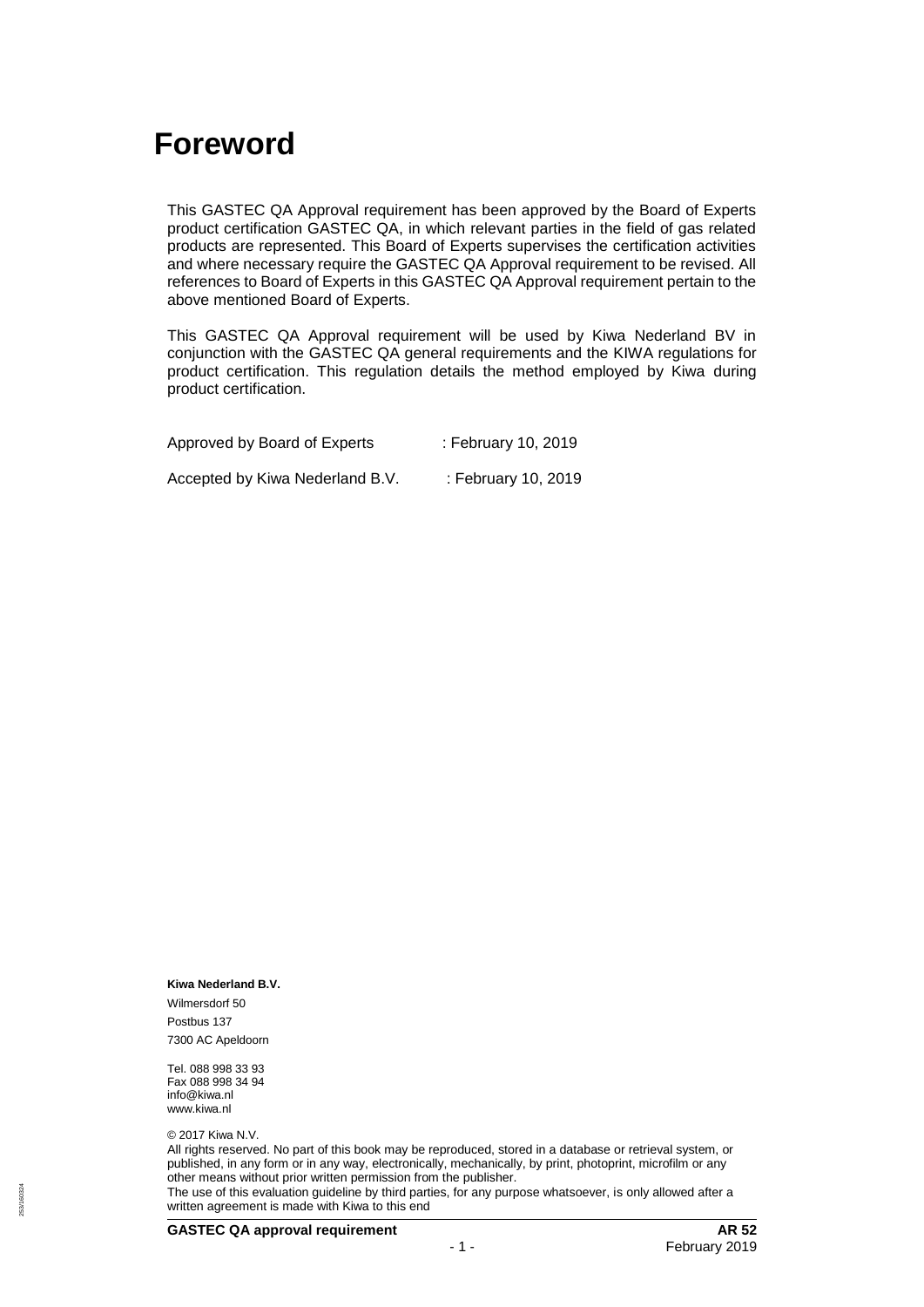### **Contents**

|                | <b>Foreword</b>                                                              | 1              |
|----------------|------------------------------------------------------------------------------|----------------|
| 1              | <b>Introduction</b>                                                          | 3              |
| 1.1            | General                                                                      | 3              |
| 1.2            | Scope                                                                        | 3              |
| $\mathbf 2$    | <b>Definitions</b>                                                           | 4              |
| 3              | <b>Product requirements</b>                                                  | 5              |
| 3.1            | General                                                                      | 5              |
| 3.2            | Stem or shaft                                                                | 5              |
| 3.3            | Leak tightness under tensile loading for valves with a polyethylene pipe end | 5              |
| 3.4            | Socket joints for connection PVC pipes                                       | 5              |
| 4              | Marking, instructions and packaging                                          | 6              |
| 4.1            | Marking                                                                      | 6              |
| 4.2            | Instructions                                                                 | 6              |
| 4.3            | Packaging                                                                    | 6              |
| 5              | <b>Quality system requirements</b>                                           | $\overline{7}$ |
| 6              | <b>Summary of tests</b>                                                      | 8              |
| 6.1            | <b>Test matrix</b>                                                           | 8              |
| $\overline{7}$ | List of referenced documents and source                                      | 9              |
| 7.1            | Standards / normative documents                                              | 9              |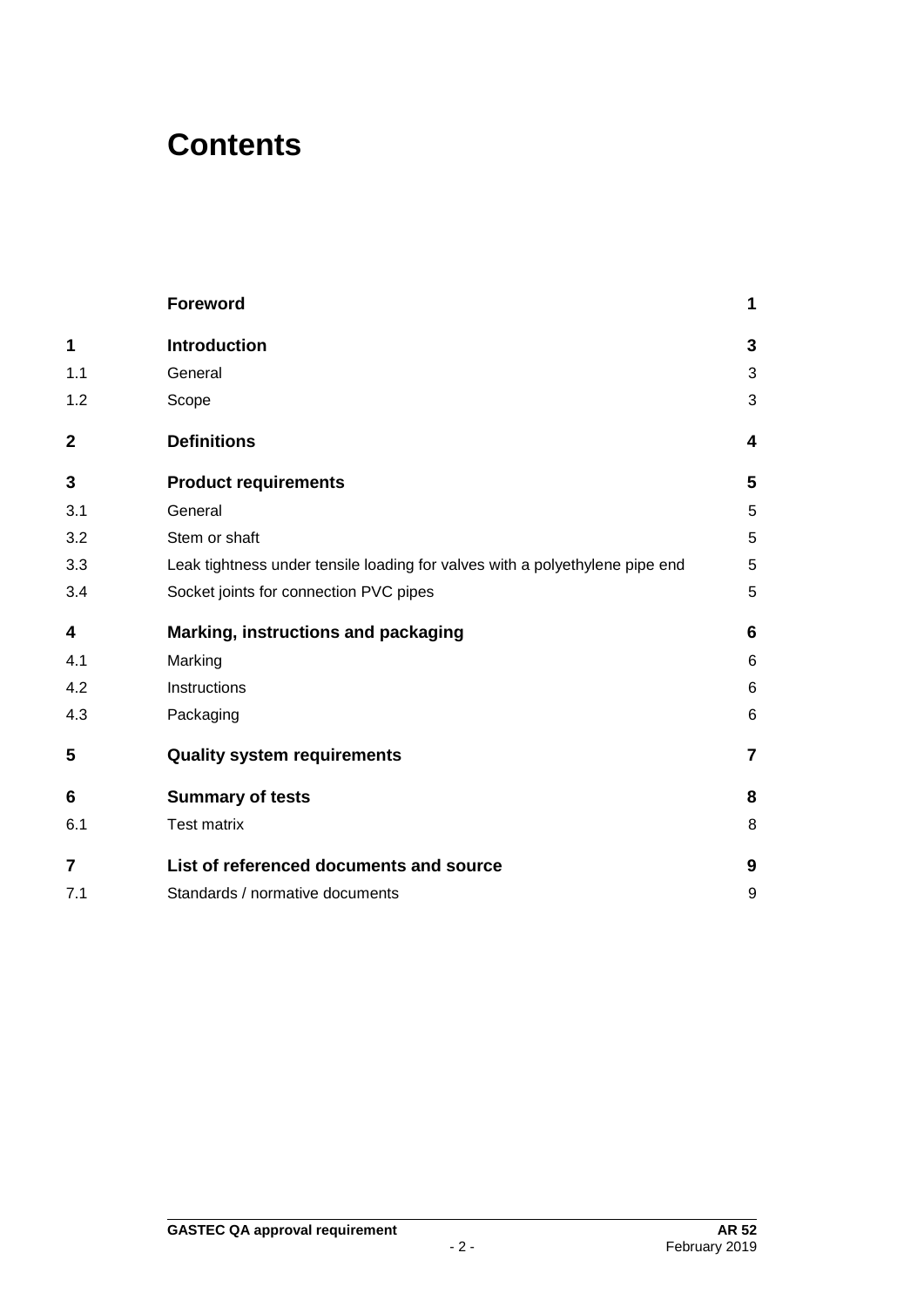### <span id="page-3-0"></span>**1 Introduction**

#### <span id="page-3-1"></span>**1.1 General**

This GASTEC QA approval requirement in combination with the GASTEC QA general requirements include all relevant requirements, which are adhered by Kiwa as the basis for the issue and maintenance of a GASTEC QA certificate for Valves for gas distribution systems with maximum operating pressure less than or equal to 16 bar.

This GASTEC QA Approval requirements replace the GASTEC QA Approval Requirements 52, Valves for gas distribution systems with maximum operating pressure less than or equal to 16 bar, dated March 2015.

List of changes:

- Update to the new format for GASTEC QA approval requirements
- These approval requirements have been fully reviewed textually.
- All general requirements have been deleted and included in the GASTEC QA general requirements document
- Change of paragraphs
- The requirement in article 3.3 is changed to ISO 17885, 9.3.3.4. (no re-test required)

<span id="page-3-2"></span>The product requirements have not changed

#### **1.2 Scope**

These approval requirements apply to gas distribution valves with a maximum operating pressure less than or equal to 16 bar. Valves with socket joints for connection with PVC pipes have a maximum operating pressure of 200 mbar.

The valves are intended for use with  $2^{nd}$  and  $3^{rd}$  family gasses according to EN 437.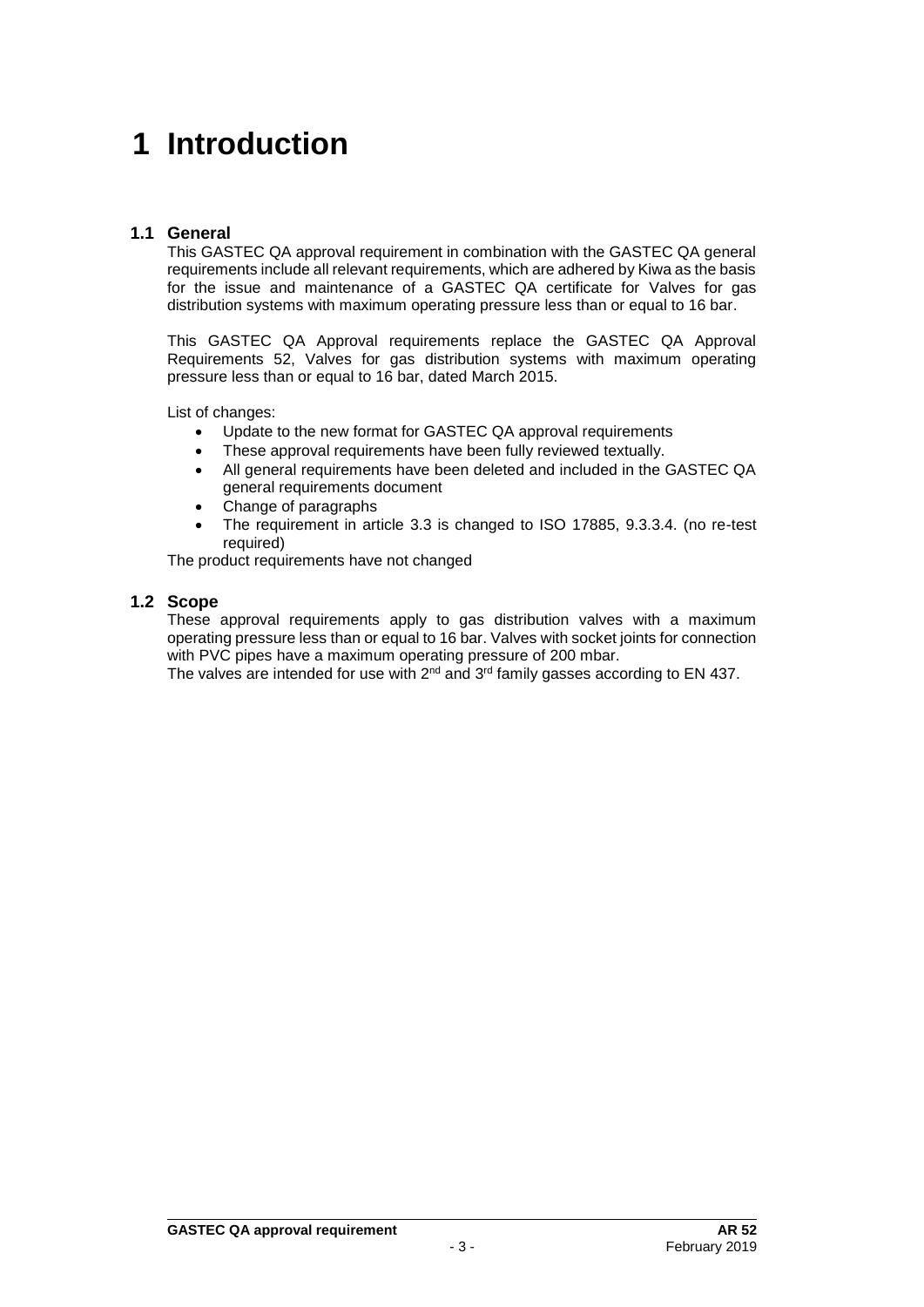# <span id="page-4-0"></span>**2 Definitions**

In this approval requirement, the following terms and definitions are applicable:

**Board of Experts:** The Board of Experts Gastec QA.

**Maximum operating pressure:** Maximum pressure that a component is capable of withstanding continuously in service under normal operating conditions.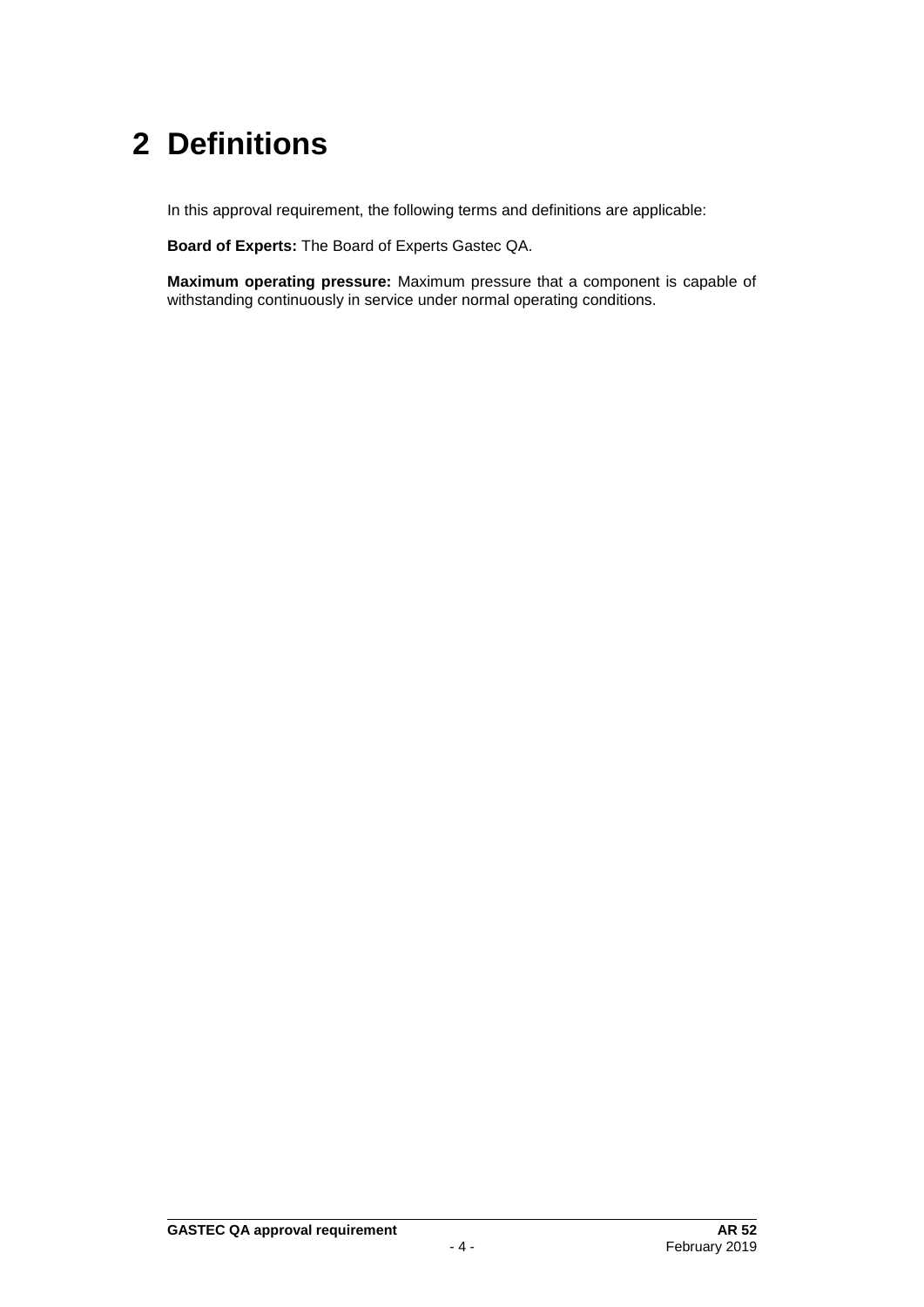### <span id="page-5-0"></span>**3 Product requirements**

#### <span id="page-5-1"></span>**3.1 General**

The products shall comply with the following standard:

NEN-EN 13774 Valves for gas distribution systems with maximum operating pressure less than or equal to 16 bar.

With the exception of the test mentioned in article 5.12, Resistance to wear.

<span id="page-5-2"></span>In addition to EN 13774 the following requirements shall be met:

#### **3.2 Stem or shaft**

In addition to EN 13774 article 5.2.3. The stem or shaft shall have a corrosion resistance at least or equal to that of steel alloyed with 13% Cr. The copper alloys CUZn 40 Pb3 and CuZn 40 Ni are considered to be equivalent.

#### <span id="page-5-3"></span>**3.3 Leak tightness under tensile loading for valves with a polyethylene pipe end**

<span id="page-5-4"></span>Valve bodies with polyethylene spigot ends shall comply with ISO 17885 article 9.3.3.4

#### **3.4 Socket joints for connection PVC pipes**

Valve bodies with socket joints for the connection of PVC pipes shall comply with NEN 7231 articles 4.2.5/ 4.3.1/ 4.4/ 5.1.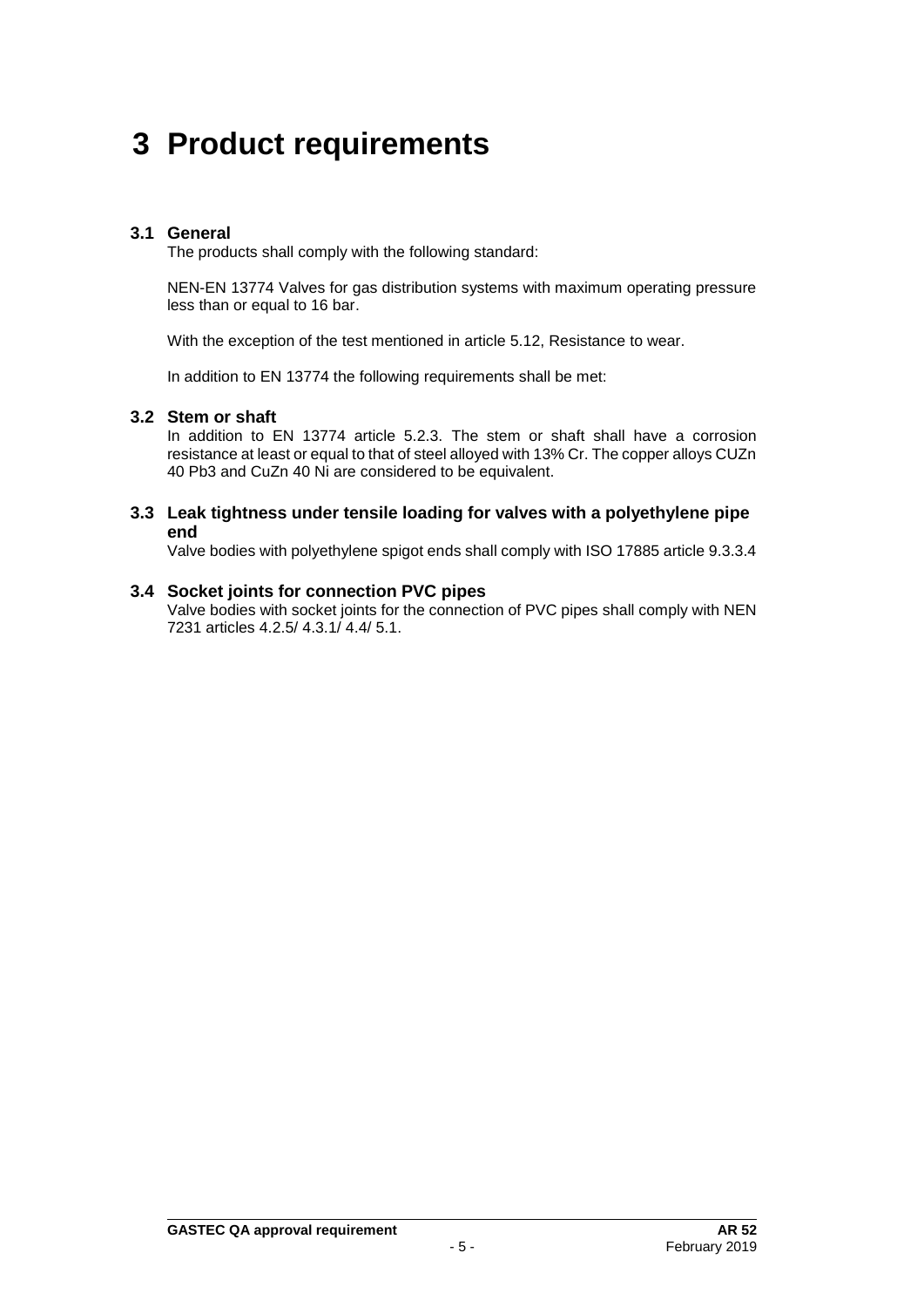## <span id="page-6-0"></span>**4 Marking, instructions and packaging**

#### <span id="page-6-1"></span>**4.1 Marking**

In addition to EN 13774 article 6, the product shall be marked with the GASTEC QA word mark, logo or punch mark.

In case of valve bodies with socket joints for the connection of PVC pipes the valve shall additionally be marked with:

- MOP 200 mbar.
- <span id="page-6-2"></span>• Nominal connection size

#### **4.2 Instructions**

The supplier shall provide instructions with the product. These instructions shall be in the Dutch language and contain information about:

- The use and installation of the product
- The conditions under which the product shall be used
- The control method, to determine whether the product is properly installed
- <span id="page-6-3"></span>• The way of storage of the product

#### **4.3 Packaging**

The product shall be packed in such a way that contamination and damage is not possible.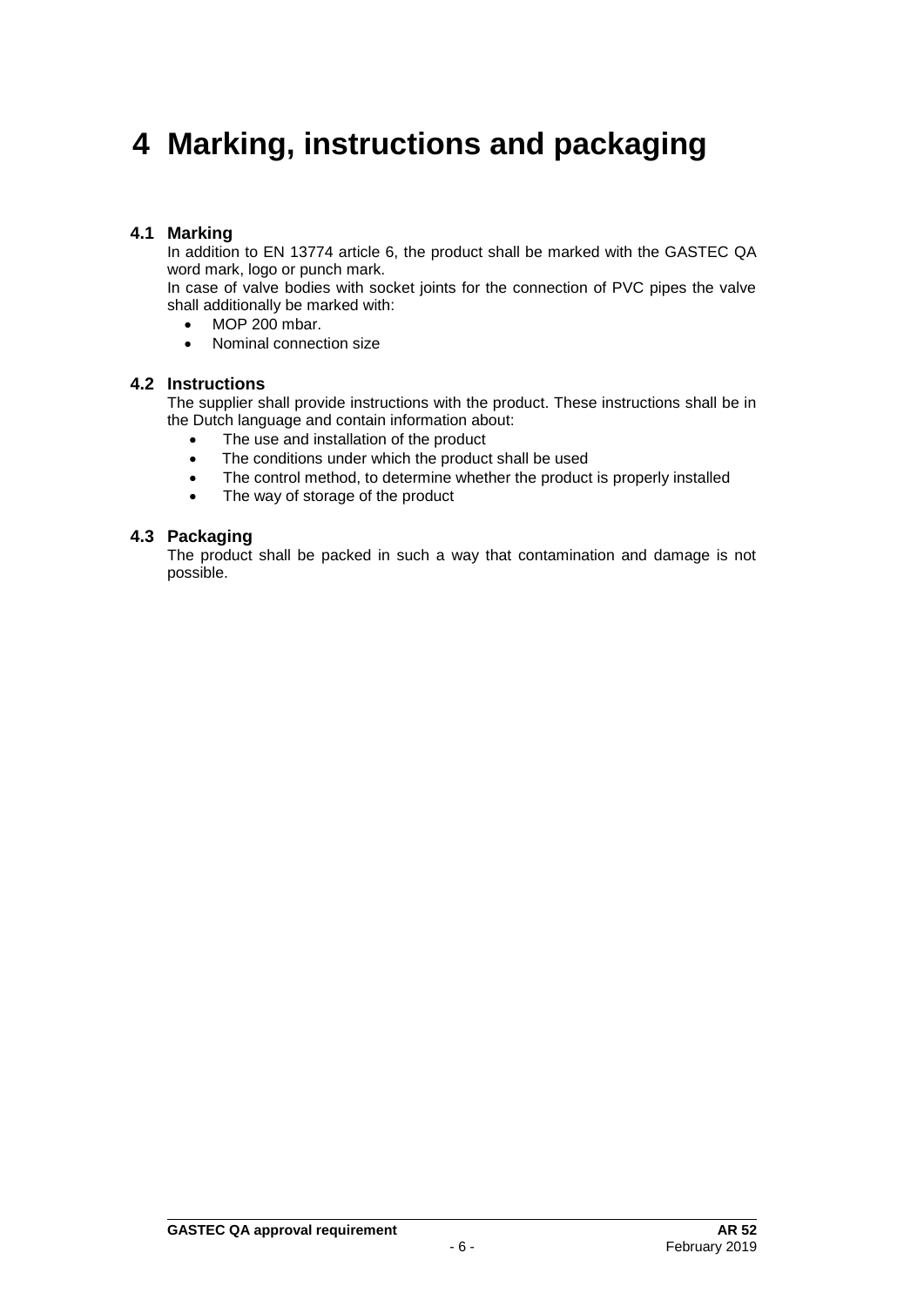## <span id="page-7-0"></span>**5 Quality system requirements**

The supplier shall make a risk assessment of the product and production process according to chapter 3.1.1.1 and 3.1.2.1 of the GASTEC QA general requirements. The risk assessments shall be available to Kiwa for review.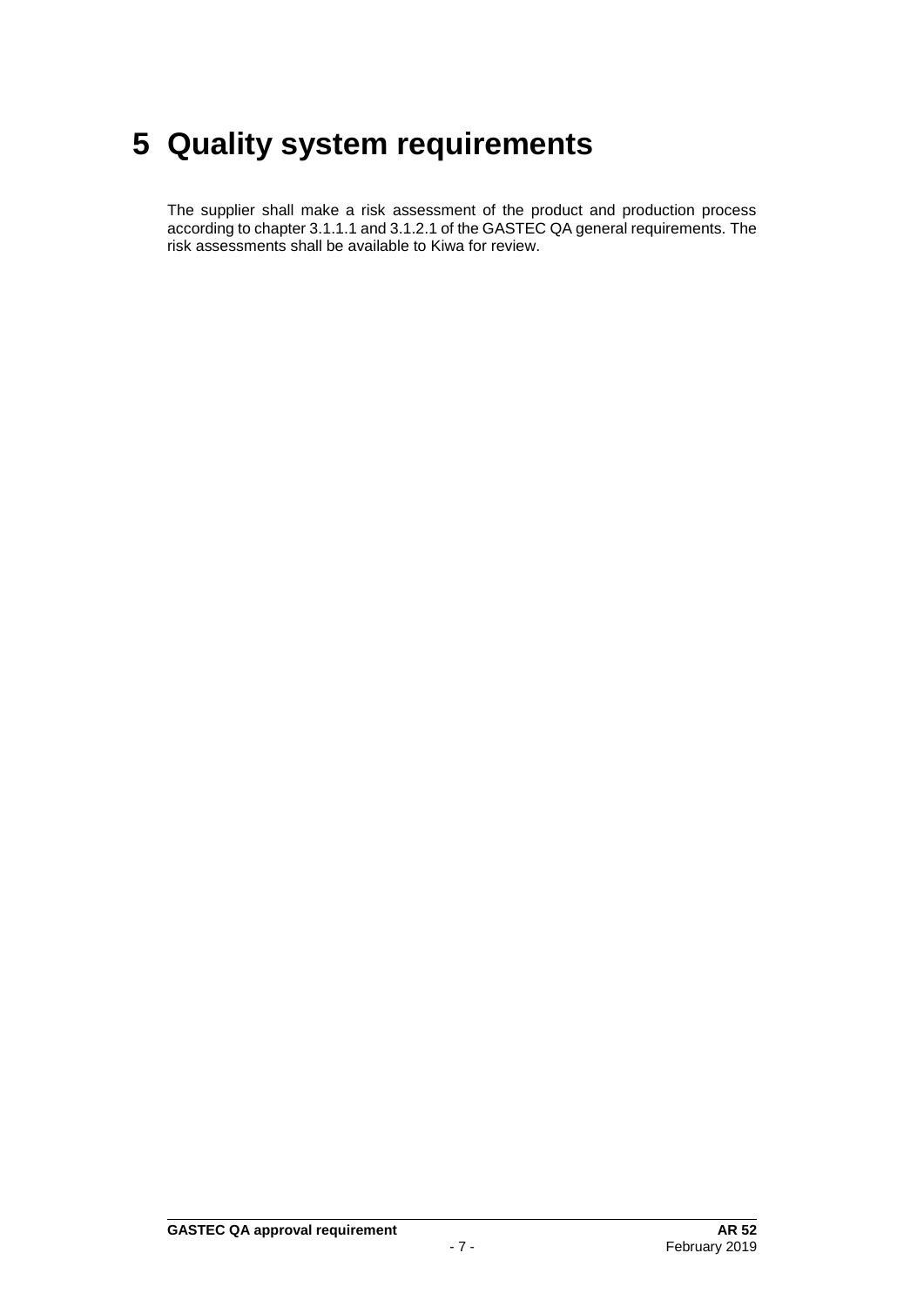## <span id="page-8-0"></span>**6 Summary of tests**

This chapter contains a summary of tests to be carried out during:

- The initial product assessment;
- The periodic product verification;

#### **6.1 Test matrix**

<span id="page-8-1"></span>

| <b>Description of requirement</b> | Clause           | Test within the scope of |                             |                  |
|-----------------------------------|------------------|--------------------------|-----------------------------|------------------|
|                                   | (EN 13774)       | <b>Initial</b>           | <b>Product verification</b> |                  |
|                                   |                  | product                  | <b>Verification</b>         | <b>Frequency</b> |
|                                   |                  | assessment               |                             |                  |
| <b>Materials</b>                  | 5.2              | X                        |                             |                  |
| Design                            | 5.3              | Χ                        |                             |                  |
| <b>Dimensions</b>                 | 5.4              | X                        |                             |                  |
| Operability                       | 5.5.1            | $\overline{\mathsf{x}}$  | X                           | Each year        |
| Endurance                         | 5.5.2            | X                        |                             |                  |
| Strength of the stops             | 5.6              | X                        | X                           | Each year        |
| Mechanical resistance against     | $\overline{5.7}$ | $\overline{\mathsf{x}}$  |                             |                  |
| excessive actuating forces        |                  |                          |                             |                  |
| Resistance of the obturator to    | 5.8              | $\overline{\mathsf{x}}$  | $\overline{\mathsf{x}}$     | Each year        |
| static differential pressure      |                  |                          |                             |                  |
| Shell strength                    | 5.9              | X                        |                             |                  |
| External leak tightness           | 5.10             | $\overline{\mathsf{x}}$  | X                           | Each year        |
| Internal leak tightness           | 5.11             | X                        | X                           | Each year        |
| Reference flow rate               | 5.13             | Χ                        |                             |                  |
| <b>Cleanliness</b>                | 5.14             | X                        |                             |                  |
| Storage                           | 5.15             | $\overline{\mathsf{x}}$  |                             |                  |
| Marking                           | 6                | $\overline{\mathsf{x}}$  | X                           | Each year        |
| <b>GASTEC QA approval</b>         |                  |                          |                             |                  |
| requirements 52                   |                  |                          |                             |                  |
| Stem or shaft                     | 3.2              | X                        |                             |                  |
| Leak tightness under tensile      | 3.3              | $\overline{\mathsf{x}}$  | X                           | Each year        |
| loading for valves with a         |                  |                          |                             |                  |
| polyethylene pipe end             |                  |                          |                             |                  |
| Socket joints for connection PVC  | 3.4              | X                        |                             |                  |
| pipes                             |                  |                          |                             |                  |
| Marking, instructions, packaging  | 4                | X                        | X                           | Each year        |